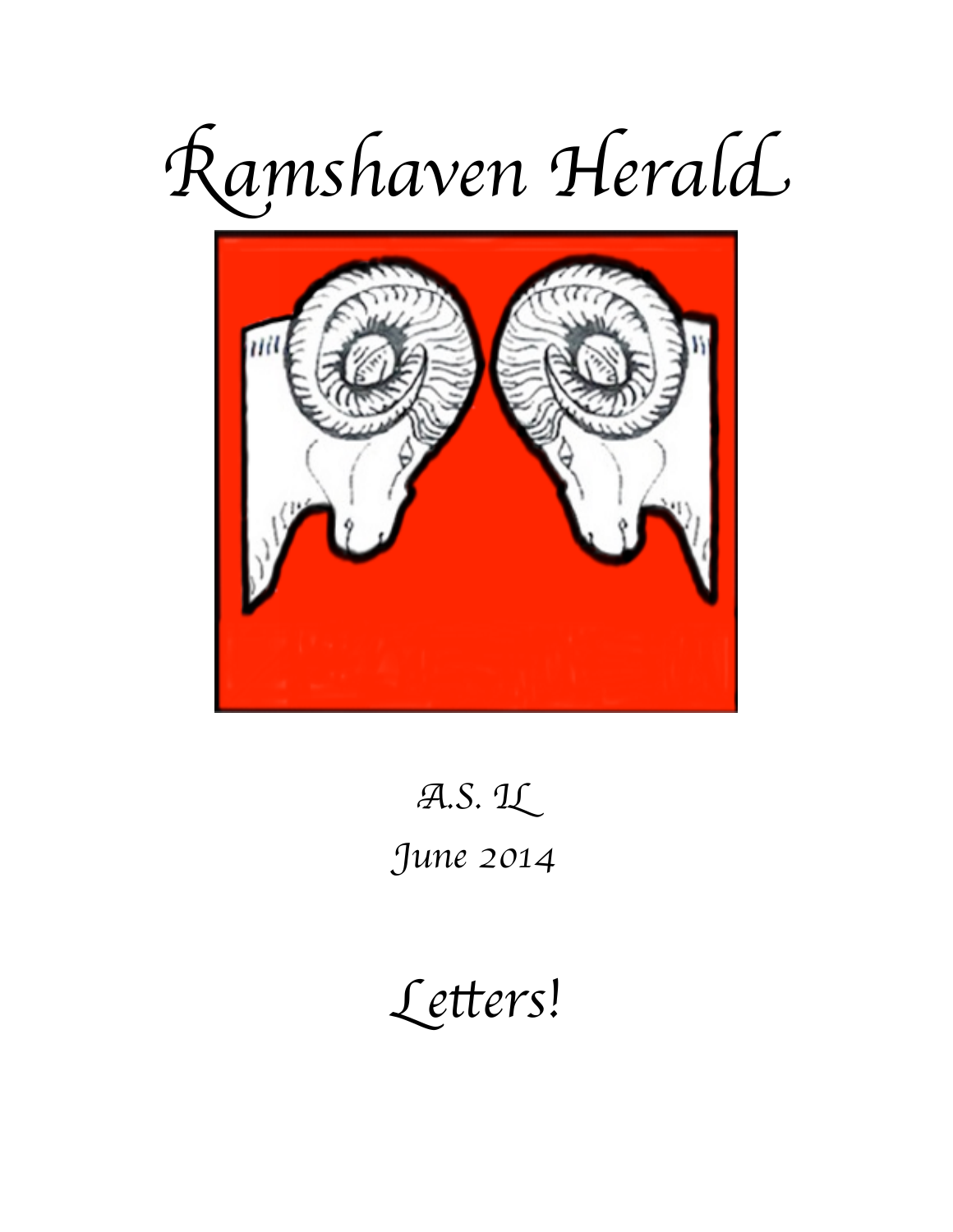# Greetings from Penda and Sibylla...

The Barons Brouhaha is fast approaching on the weekend of July 11 to 13. Over the last couple of months some of you have expressed interest in coming up to our farm to assist with getting ready for the event. There is quite a bit of work to be done to get the barn ready. Most of it is moving stuff around to make the great hall as empty as possible. There is also a section of floor that needs to be replaced, and Penda needs some spotters while he repairs the roof.

We are setting aside the weekend of June 21 and 22 for this task. If anyone is interested please email us at [penda.sibylla@gmail.com](mailto:penda.sibylla@gmail.com). If people wish to 'campout' for the weekend they are more than welcome. We will provide meals and beverages.

Thanks Penda and Sibylla

# The Art of Letter Writing

There is a chorus of lament for the "dying" art of letter writing, or Epistolary, from a variety of media streams, such as...

[http://www.brainpickings.org/index.php/](http://www.brainpickings.org/index.php/2012/12/21/how-to-write-letters-1876/) [2012/12/21/how-to-write-letters-1876/](http://www.brainpickings.org/index.php/2012/12/21/how-to-write-letters-1876/)

...a review of a book written by J. Willis Westlake in 1876

[http://www.artofmanliness.com/2009/04/16/the](http://www.artofmanliness.com/2009/04/16/the-art-of-letter-writing/)[art-of-letter-writing/](http://www.artofmanliness.com/2009/04/16/the-art-of-letter-writing/) ...a general 'how-to'

and CBS Boston's fairly recent article [http://boston.cbslocal.com/2014/03/22/mass](http://boston.cbslocal.com/2014/03/22/mass-scholars-mourn-lost-art-of-letter-writing/)[scholars-mourn-lost-art-of-letter-writing/](http://boston.cbslocal.com/2014/03/22/mass-scholars-mourn-lost-art-of-letter-writing/)

Of course, we in the Society know full well that this dearth is rather exaggerated, and disregards the letter writing of pre-Victorian times. From the writings of Seneca, to philosophers "answering" each other over expanses of space

of time, to the various personal correspondences found throughout the period, even to Andreas Capellanus' "De Amore", letter writing, or message-giving in general, has not, and never truly shall, be lost. The methods may be evolved, and couriers in subtly different form, but the basics of communication remain.

Adnar

Event Report: Fruits of our Labours, May 17, AS 49 (2014)

I, Colyne, squire, lord of Colynesburg, wish to make known to all who will view the present letters that, on the seventeenth day of May, in the forty-ninth year of the Society, I traveled with my lady wife to the verdant lands of Ramshaven to participate in the activities of the annual Fruits of our Labours event. As our kennel master was occupied with other duties that day, and as the site upon which this event is held does not allow the presence of canines, we were afraid we would not indeed be able to attend the event at all. However, in the last moment, as the sun rose, we received word from the good folk at the manse of Havencroft that they would be honoured to watch over our hound, allowing us to make our pilgrimage.

Though my humours were unbalanced as the day began, we persevered in our journey, and arrived at the spacious site at half past nine in the morn. Our first site was a small field of wagons and wains, but moving past them we came to a large lodge, overlooking a sweeping dale. To the right arose the tents and pennants of those who had braved the chill night and had arisen with breath pluming from their mouths. Straight ahead was an open expanse where both the young and experienced fighters and fencers would later show their worth by placing their bodies upon the anvil of virtue. At the edge of this area sat a sheltered area that would see many meetings and classes held under its shade during the coming days. To the left of these lists were spread the archery and thrown weapons ranges, which were filled with participants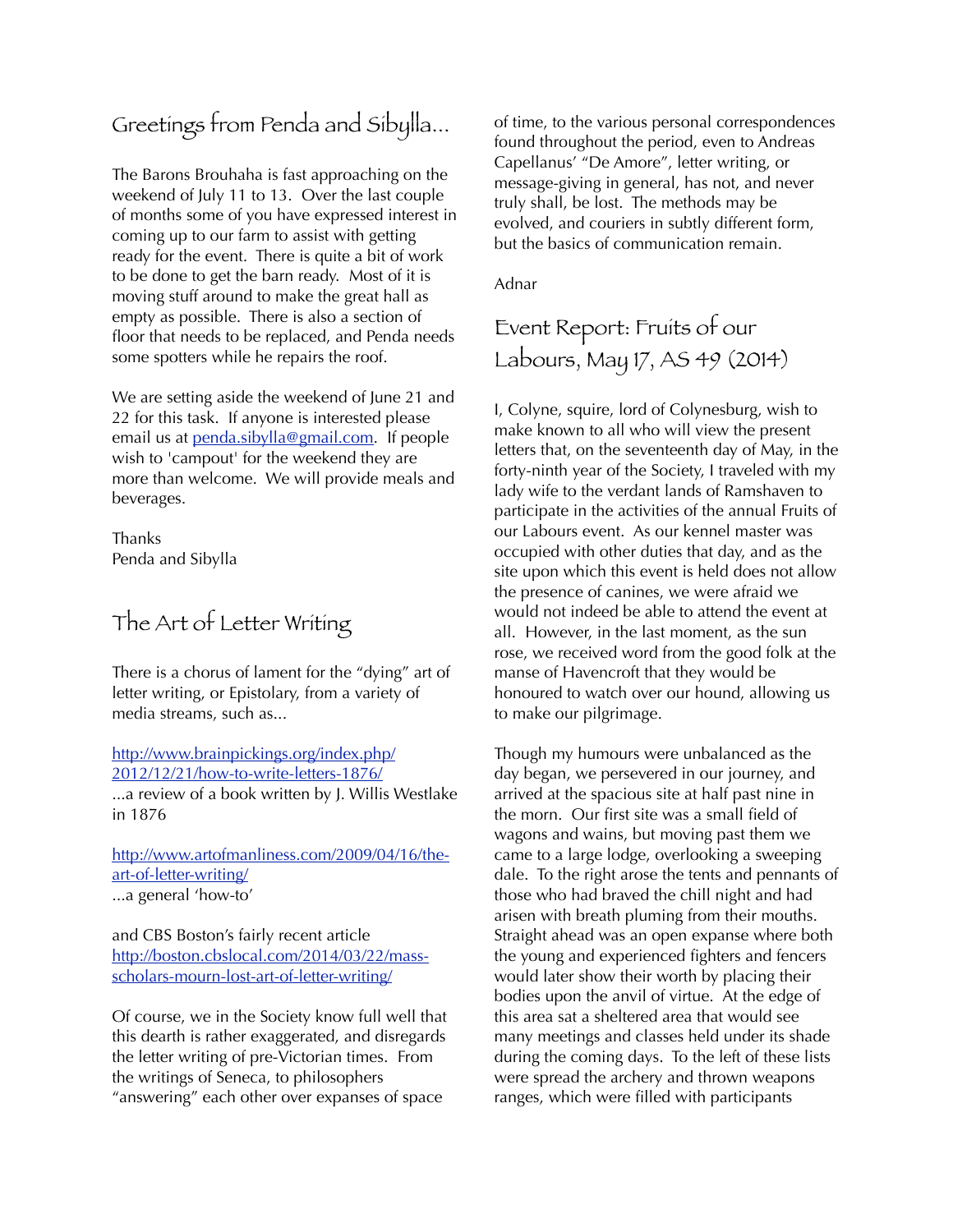whenever I happened to gaze upon them. To complete this scene, a small croft sat between the thrown weapons list and the main lodge. It was in this croft that I would spend half my day.

To this croft I straight away sped, as I was to teach a class on writing texts for award scrolls based on period sources. Though the class was small, the participants were enthusiastic, and I believe and hope that the College of Scribes will shortly gain new scriveners to their ranks.

Following this class I remained in the croft to participate in a meeting of the Bookbinders Guild of Ealdormere. This meeting was graced with the presence of His Majesty, and those in attendance were impressed with the book clasps THL Tarian verch Gadarn had made in her Masters' workshop.

When the meeting was complete, Þorfinna and I slipped away to the lodge where were procured victuals provided by Baron Cynred and Baroness Margaret. After consuming our meal, we ventured outside and talked with many friends until the time came once again for me to teach.

I sped back to the croft where I again taught a small class, this time having a round table discussion about the opportunities within the Society for the writer to ply their craft, for there are more than many think.

With my commitments for the day thus meet, I wandered to the list field, while Þorfinna gleefully ran off to carve bones with HE Lucia and grind pigments with Lady Margeurite. The weather was generally still cool, but the sun did at times pierce the clouds and warm the soul. Some of us thanked Baron Corwyn for this gift, as it is send the good baron can make the sun shine by taking a certain posture. Due to my imbalanced humours during the morning hours, I had neglected to bring my kit, and I was to regret this as I watched the valourous combat to take place on the field. Gerard of Ardchreag authorized that day, and later both THL Hans and Lady Neala would authorize in the double weapon form. A royal tourney was held under

the watchful eyes of Sir Edward and Lord Wulfric, with Duke Trumbrand coming in first, Duchess Kaylah coming in second, and Jack the Pirate coming in third. At the tourney's conclusion a warlord tourney was held, followed by other melee scenarios and single combats.

Though I could only watch the fighting I was happy to spend time chatting with the combatants and other spectators, meeting several people I had not previously known, including a contingent from the Blackwood.

At the fifth hour, court was held in front of the shade. Both Their Excellencies Ramshaven and Their Majesties recognized several individuals for their good works, but the memory of man is short, and already have I forgotten their names, to my shame. One item I do recall however, is that this incarnation of Fruits of our Labours had more teachers and classes than any of its predecessors.

At court's conclusion, we began the journey for home.

In testimony of the aforesaid I have protected the present document by impression of my seal. Written in the year of the Society 49, on the feast day of Venantius of Camerino.

Based on a letter from Wolfert of Malstede to Margaret of Constantinople, Countess of Flanders, August 21, 1248.

#### Thank You For Your Letter

Warm greetings and salutations from Adnar, as I break my fast in my humble abode in the sandy hills of Bryniau Tywynnog. There has been a day of rest now, since we looked last at the Fruits of Our Labours. This past weekend, I enjoyed holding wire-working hours with young and old alike, and had opportunity to share some knowledge regarding the Latin language. I must concur, the peace and friendship found through days commonly held such as these inspire and enable me to further my works.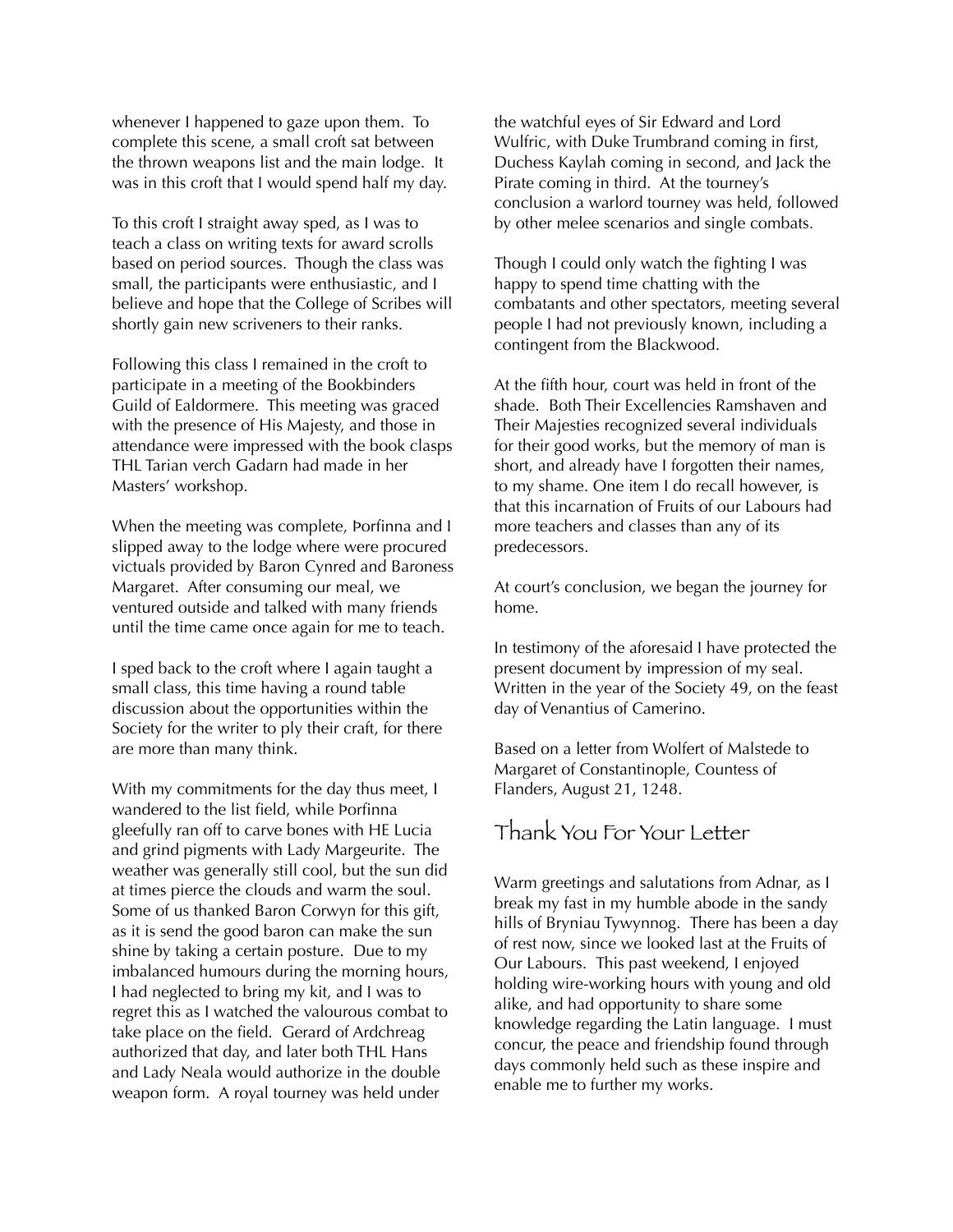Your letter has inspired me. I may not be as eloquent and polished, though perhaps that may be more from tending to the wilds of my plantings than anything else. As the Chronicler for Ramshaven, I have opportunity to continue honing some of my craft, in the search for writings or information.

When you wrote your letter, I decided to seek your permission to use your letter in its entirety, in this edition of the Ramshaven Herald, so much pleasure I had in reading and re-reading it. In the future, I shall indeed be writing more, in the hopes of passing along your inspiration, and passion for the writer's craft!

Many sempiternal thanks on this day, the anniversary of King Ecgfrith's defeat at the Battle of Nechtansmere.

### A Note from Dietrich von Sachsen

[Em](https://www.facebook.com/em.holbert) and I had a lovely time this weekend. The FOOL Bardic Circles are always a highlight, and I had a great time learning Pole Lathe and making Marzipan (we have plans to make a whole bunch of marzipan mice.) Thanks to all those who made this happen.

Oh, and thank you to his Grace [Mark Patchett](https://www.facebook.com/mark.patchett.79) for getting "A Shieldman's Lament" firmly lodged in my head.



# A Thank You Letter From Lady Odette

You know, without the fabulous people who support our event, FOOL would not be possible. Despite the iffy weather forecast, and the cool weather, people came. It was totally awesome to see full bunks and a sea, well, a small sea of tents in the camping area. Thank you to all of the participants who braved the cold nights and the breezy days to make our event a success.

Teachers...without teachers, our event would be nothing. We were able to offer the most classes ever this year. We always have cool classes, and this year was no exception. There was bone carving, antler carving, woodworking, blacksmithing, bead-making, textile and clothing classes, and, and, and, this list goes on. As I populated the schedule, I was completely awed at the skills we have here in Ealdormere, and the generous sharing of said skills that are offered by those who teach. Thank you all so much for your generosity. I truly appreciate all that goes in to the time and effort it takes to plan a class, and bringing it all out to FOOL to teach. Thank you all for making our event what it is.

Team FOOL....without Team FOOL this event wouldn't happen. The pre-event planning is one thing, but the weekend is long and there is a lot of work which happens seemingly seamlessly. The team of people who pull together for this weekend is amazing. Without them I've no idea what I'd do. This year especially, when I wasn't sure I'd even get to the event in time to open gate, without fail, Team FOOL pulled together, jumped in and all was good. This year Saints Percival and Christiana, and Gwyndion came to my rescue, not only for opening the event site, but during the weekend, teaching, checking washrooms, sitting gate and being there when I needed them. As ever, Tamsin runs a most efficient gate. She forgets nothing, and I mean nothing. She is organized and everything is in order and easy to find. She does more than I ever think necessary and it turns out we need it anyway. Such foresight is hard not to recognize.